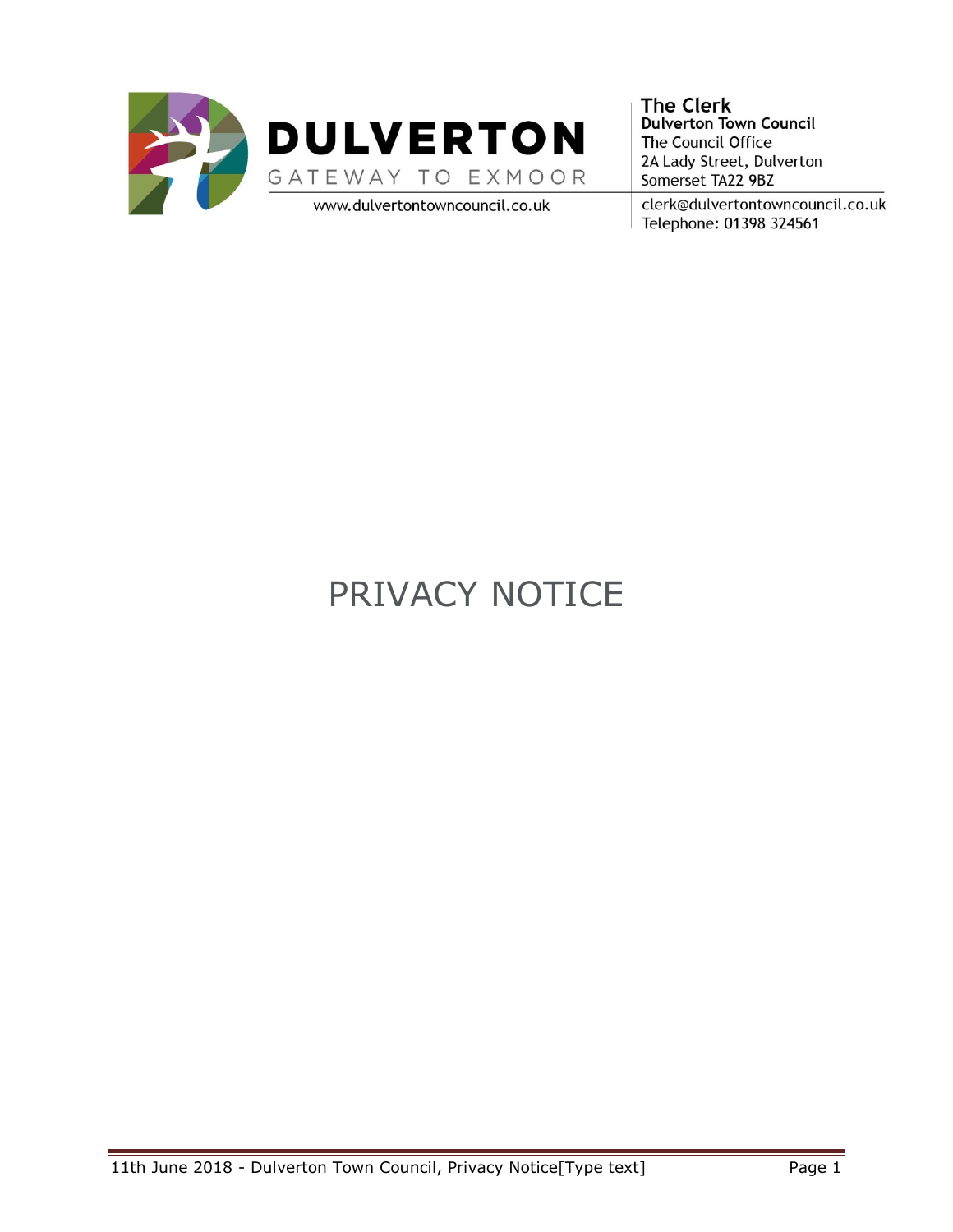This Privacy Notice explains in detail the types of personal data we may collect about you when you interact with us. It also explains how we will store and handle that data, and keep it safe.

We hope the following will answer any questions you have but if not, please do get in touch with us.

It's likely that we'll need to update this Privacy Notice from time to time. We will notify you of any significant changes, but you are welcome to come back and check it whenever you wish.

# **Contents**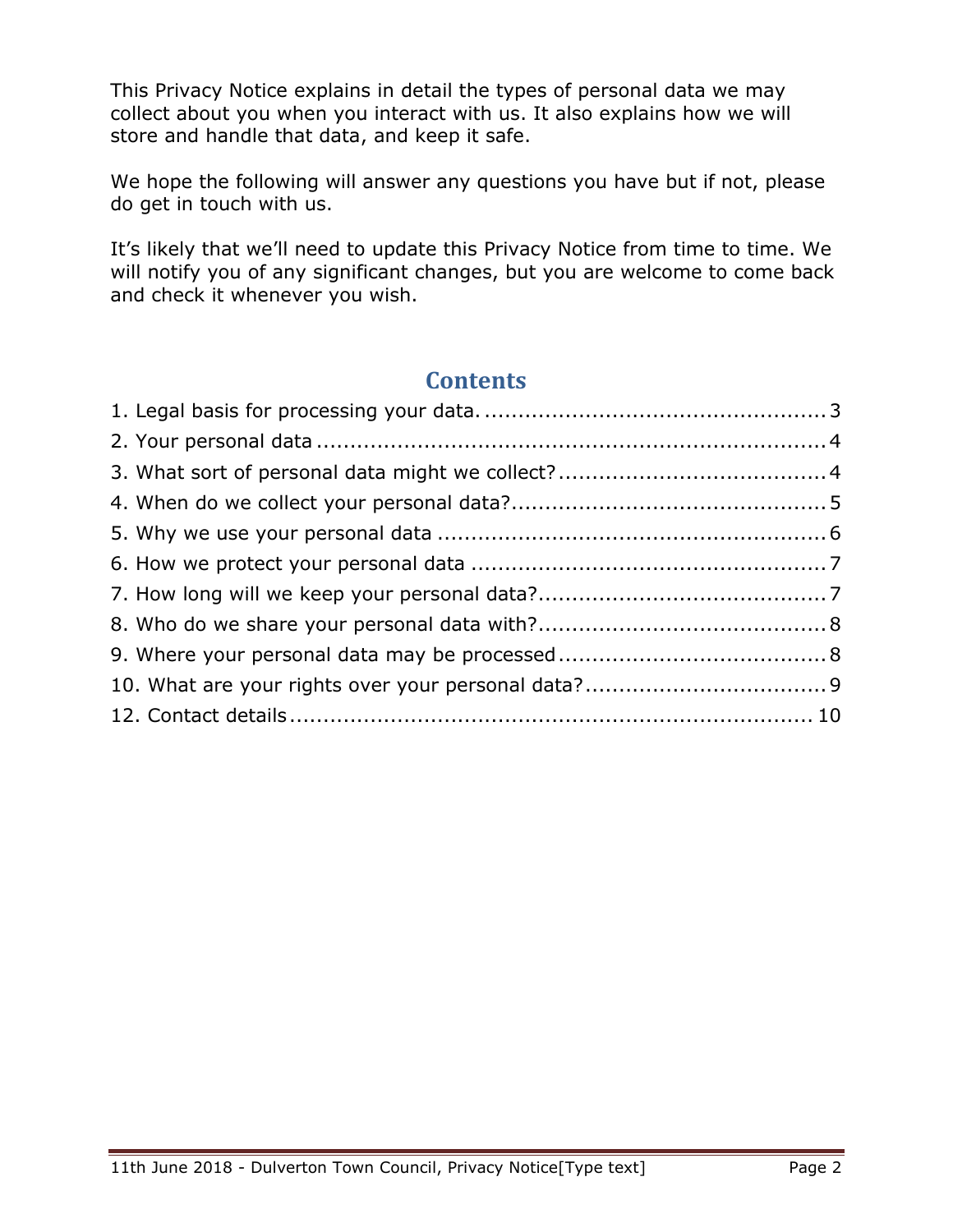# <span id="page-2-0"></span>**1. Legal basis for processing your data.**

The council is a public authority and has certain powers and obligations. Most of your personal data is processed for compliance with a legal obligation which includes the discharge of the council's statutory functions and powers.

The law on data protection sets out a number of different reasons for which a council may collect and process your personal data, including:

#### **Consent:**

In specific situations, we can collect and process your data with your consent. this will be used lawfully, fairly and in a transparent way.

*For example, when you tick a box to receive email newsletters.*

Your personal data will only be collected for valid purposes that will always be made clear to you and not used in any way that is incompatible with those purposes. They will be accurate and kept up to date.

#### **Contractual obligations:**

In certain circumstances, we need your personal data to comply with our contractual obligations.

*For example, if you request information from us we will collect your address details to enable us to send you the information you have asked for.*

#### **Legal compliance:**

We may need to collect and process your data to comply with the discharge of the council's statutory functions and powers. We will process data if it is necessary for the performance of a contract with you, or to take steps to enter into a contract.Or to pass details of people involved in fraud or other criminal activity affecting the council to law enforcement agencies.

*For example: If you should wish to use the sports facilities, or accept an allotment garden tenancy.*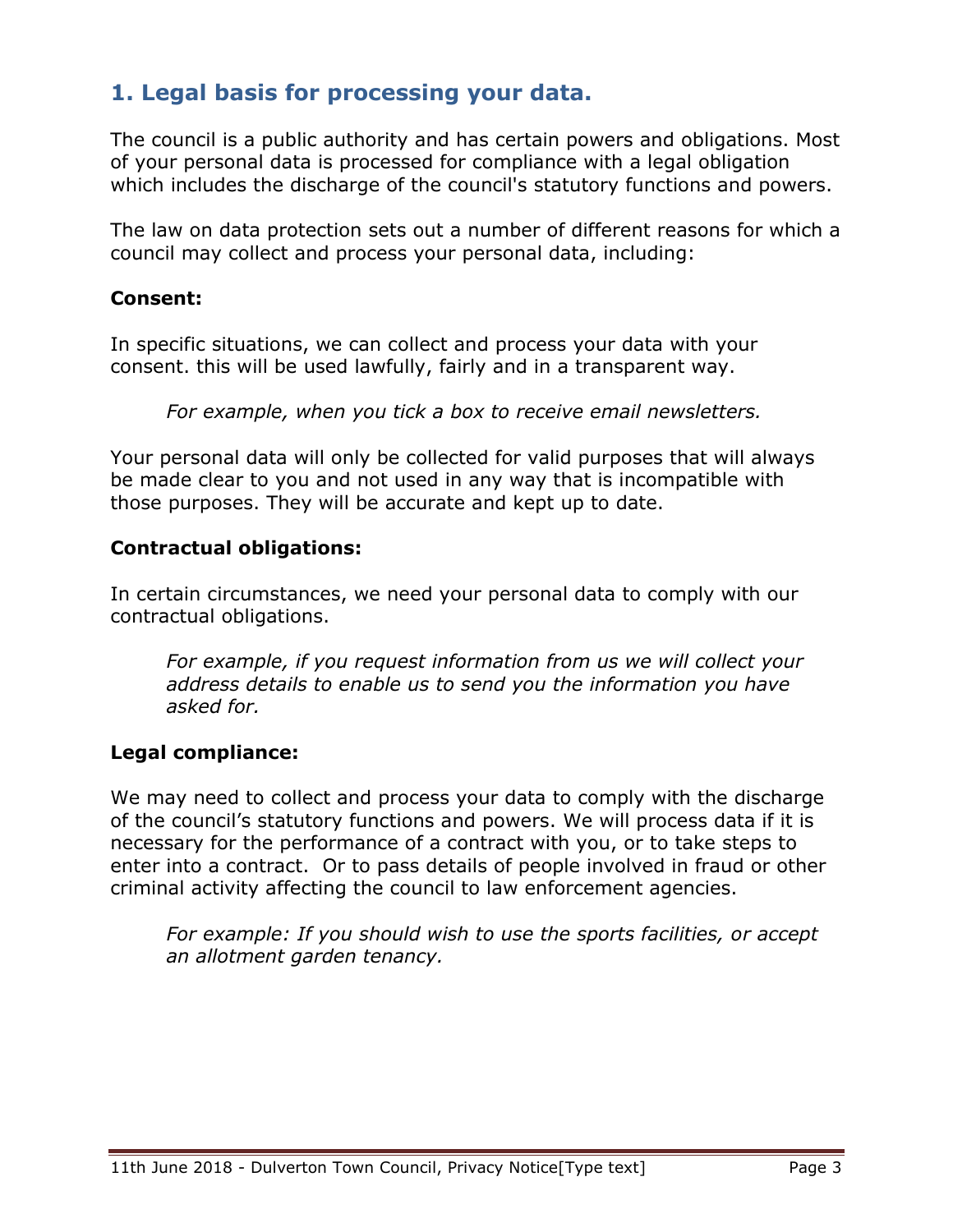## **Public task:**

It is Dulverton Town Councils official task to ensure that data is used in the public interest and that it is processed correctly.

*For example: Data will be kept and destroyed securely ensuring that appropriate technical and security measures are in place to protect your personal data from loss, misuse, unauthorized access and disclosure.* 

## <span id="page-3-0"></span>**2. Your personal data**

Personal data is any information about a living individual which allows them to be identified from any data. Identification can be directly using the data itself or by combining it with other information which helps to identify a living individual. The processing of personal data is governed by legislation relating to personal data which applies in the United Kingdom including the General Data Protection Regulation (GDPR) and other legislation relating to personal data and rights such as the Human Rights Act.

# <span id="page-3-1"></span>**3. What sort of personal data might we collect?**

- Your name, address, title and aliases plus photographs. Contact details such as email and telephone numbers and videos.
	- o *For example, we collect notes from our conversations with you, details of any complaints or comments you make.*
- Where they are relevant to the services provided, or where you provide them to us, we may process copies of documents to prove your age or identity where the law requires this. (including your passport and driver's license). This will include details of your full name, address, date of birth and facial image. If you provide a passport, the data will also include your place of birth, gender and nationality.
- Where you pay for activities such as use of a council hall, financial identifies such as bank account numbers, payment card numbers, payment/transaction identifies, policy numbers and claim numbers. Of course, it's always your choice whether you share such details with us.
- We may include sensitive or other special categories of personal data such as criminal convictions, racial or ethnic origin, mental and physical health, details of injuries, medication/treatment received, political beliefs, trade union affiliation, genetic data, biometric data and data concerning sexual life or orientation.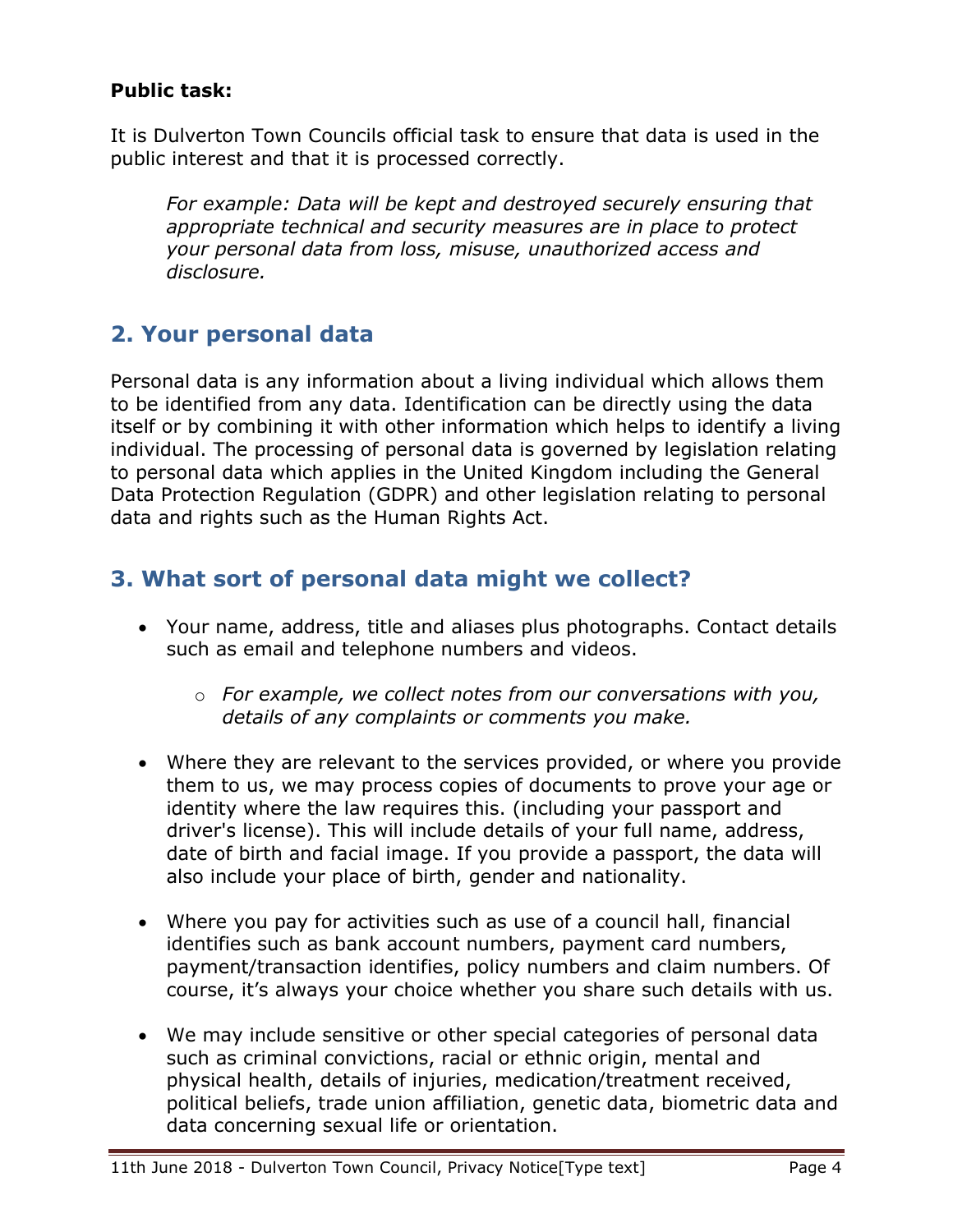#### **Sensitive personal data**

These types of data are described in the GDPR as "Special categories of data" and require higher levels of protection. We would need to have further justification for collecting, storing and using this type of data.

*For example: information about your physical or mental health, your racial or ethnic origin or religious or similar information in order to monitor compliance with equal opportunities legislation.*

Less commonly, we may process this type of personal data where it is needed in relation to legal claims or to protect your interests and you are not capable of giving your consent, or where you have already made the information public.

In limited circumstances, we may approach you for your written consent to allow us to process certain sensitive personal data. If we do so, we will provide you with full details of the personal data that we would like and the reason we need it, so that you can carefully consider whether you wish to consent.

## <span id="page-4-0"></span>**4. When do we collect your personal data?**

- When you contact us by any means with queries, complaints etc.
- When you ask us to email you information about our services.
- When you book any kind of appointment with us.
- When you comment on our services. Any individual may access personal data related to them.
- When you fill in any forms. For example, if an accident happens the council may collect your personal data.
- When you have given a third party permission to share the information they hold about you.
- We collect data from publicly available sources (such as Land Registry) when you have given your consent to share information or where the information is made public as a matter of law.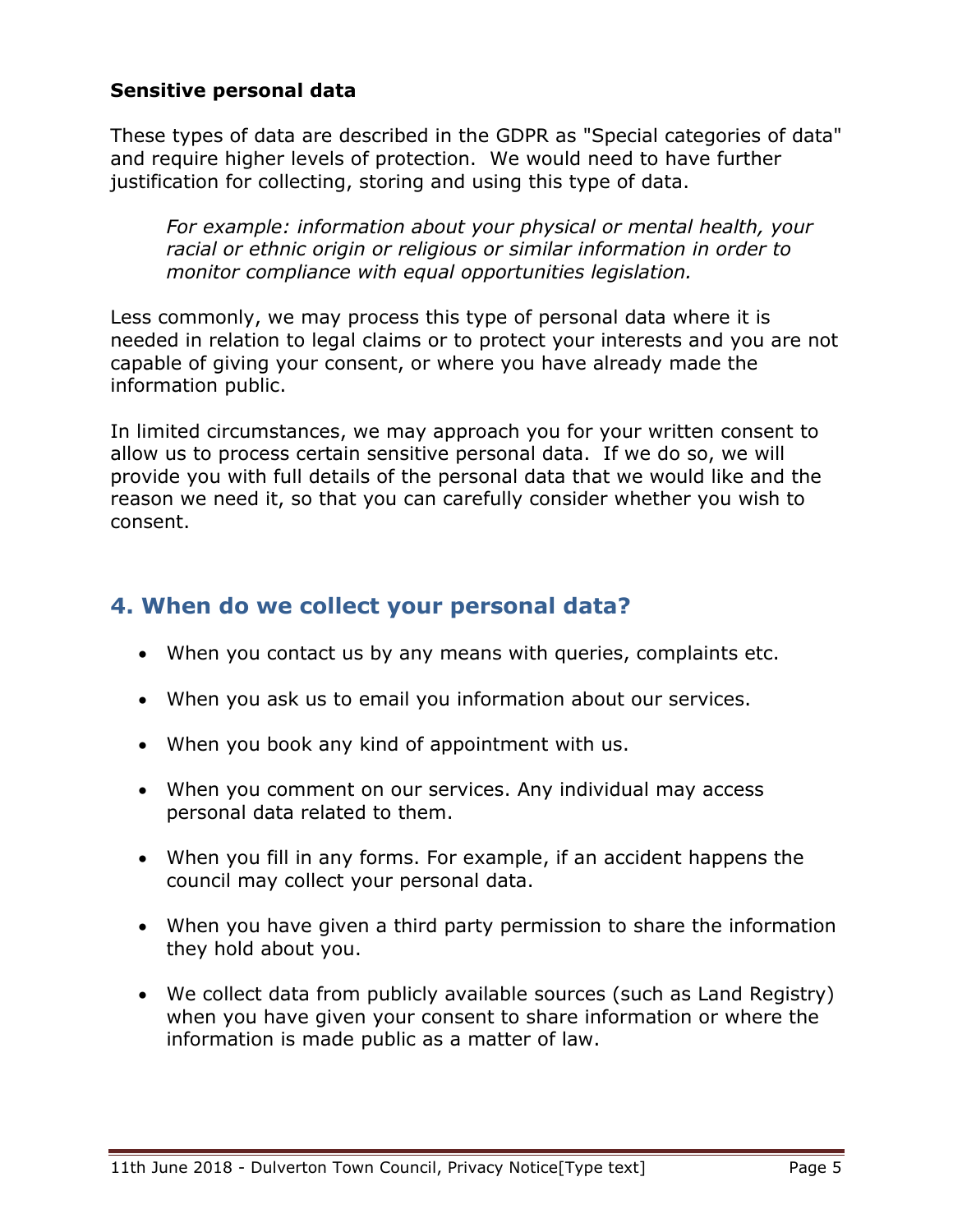## <span id="page-5-0"></span>**5. Why we use your personal data**

- To deliver public services. To understand your needs to provide the services that you request and to understand what we can do for you and inform you of other relevant services.
- To confirm your identity to provide some services. To contact you by post, email or telephone.
- To prevent and detect fraud and corruption in the use of public funds and where necessary for law enforcement purposes.
- To enable us to meet all legal and statutory obligations including any delegated functions.
- To conduct safeguarding procedures (including due diligence and complaints handling) in accordance with best safeguarding practice. The aim being to ensure that all children and adults-at-risk are provided with a safe environment and to protect individuals from harm and injury.
- To promote the interests of the council and to maintain our own accounts and records.
- To seek your views, opinions or comments and to notify you of changes to our facilities, services, events, councilors and other role holders.
- To send you communications which you have requested.
- To process relevant financial transactions including grants and payments for goods and services supplied to the council.
- To allow the statistical analysis of data so we can plan the provision of services.
- If you wish to change how we use your data, you will find details in the "What are my rights?" section below.
- Remember, if you choose not to share your personal data with us, or refuse certain contact permissions, we might not be able to provide some services you've asked for.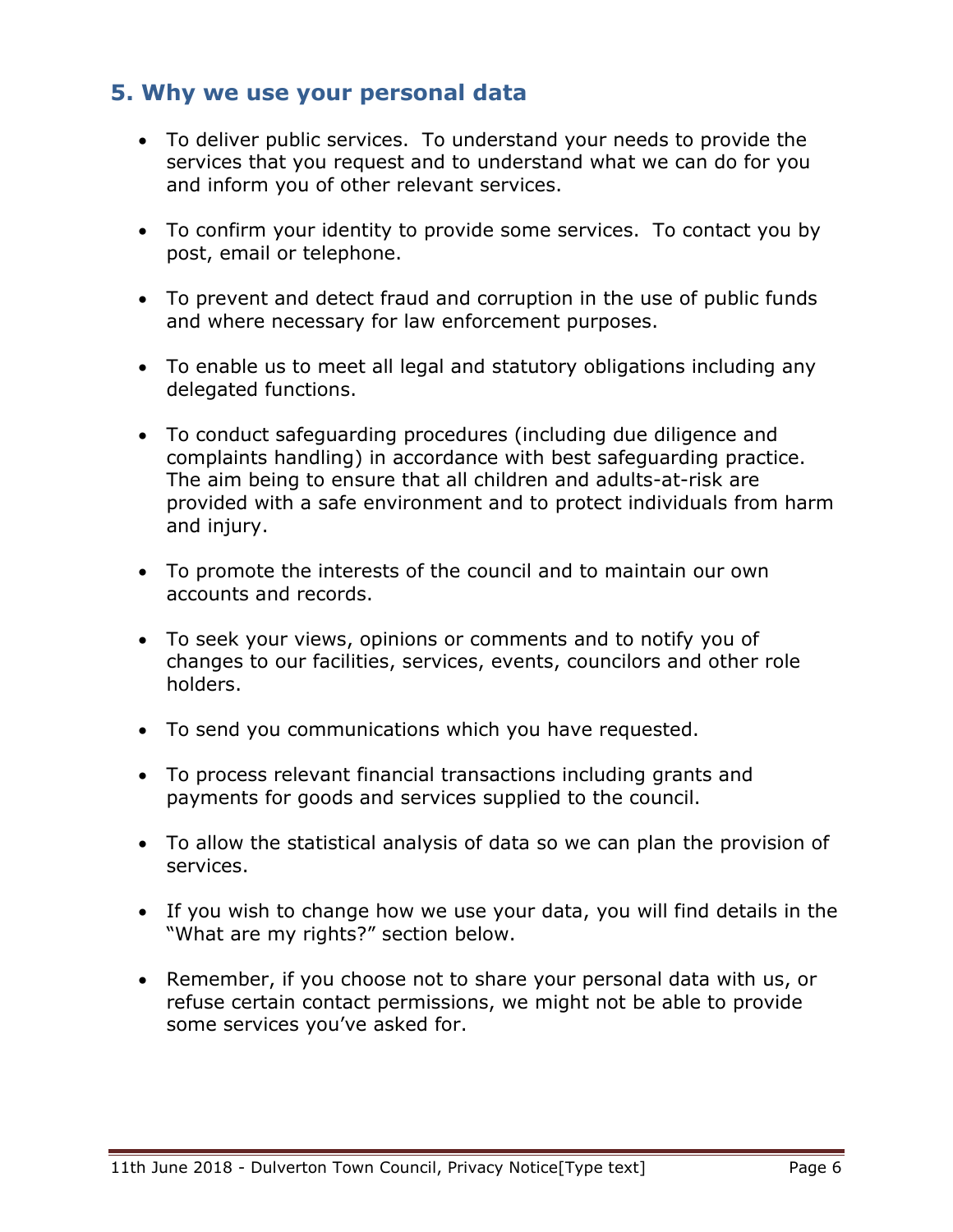## <span id="page-6-0"></span>**6. How we protect your personal data**

We know how much data security matters to all our clients. With this in mind we will treat your data with the utmost care and take all appropriate steps to protect it.

- We secure access to all transactional areas of our website using 'https' technology.
- We employ the appropriate software on all our computer systems to ensure that they are protected from infiltration by unauthorised outside parties. All systems have strong password protection and where necessary data is encrypted. Protection software is maintained to the latest level at all times.

# <span id="page-6-1"></span>**7. How long will we keep your personal data?**

Whenever we collect or process your personal data, we'll only keep it for as long as is necessary for the purpose for which it was collected. We will keep some records permanently if we are legally required to do so.

*For example: HMRC requires us to keep financial records for at least 8 years*

We may have legal obligations to retain some data in connection with our statutory obligations as a public authority

*For example: The council is permitted to retain data in order to defend or pursue claims. In some cases the law imposes a 3year time limit (for personal injury) or 6 years for contract claims.*

We will retain some personal data for this purpose as long as we believe it is necessary to be able to defend or pursue a claim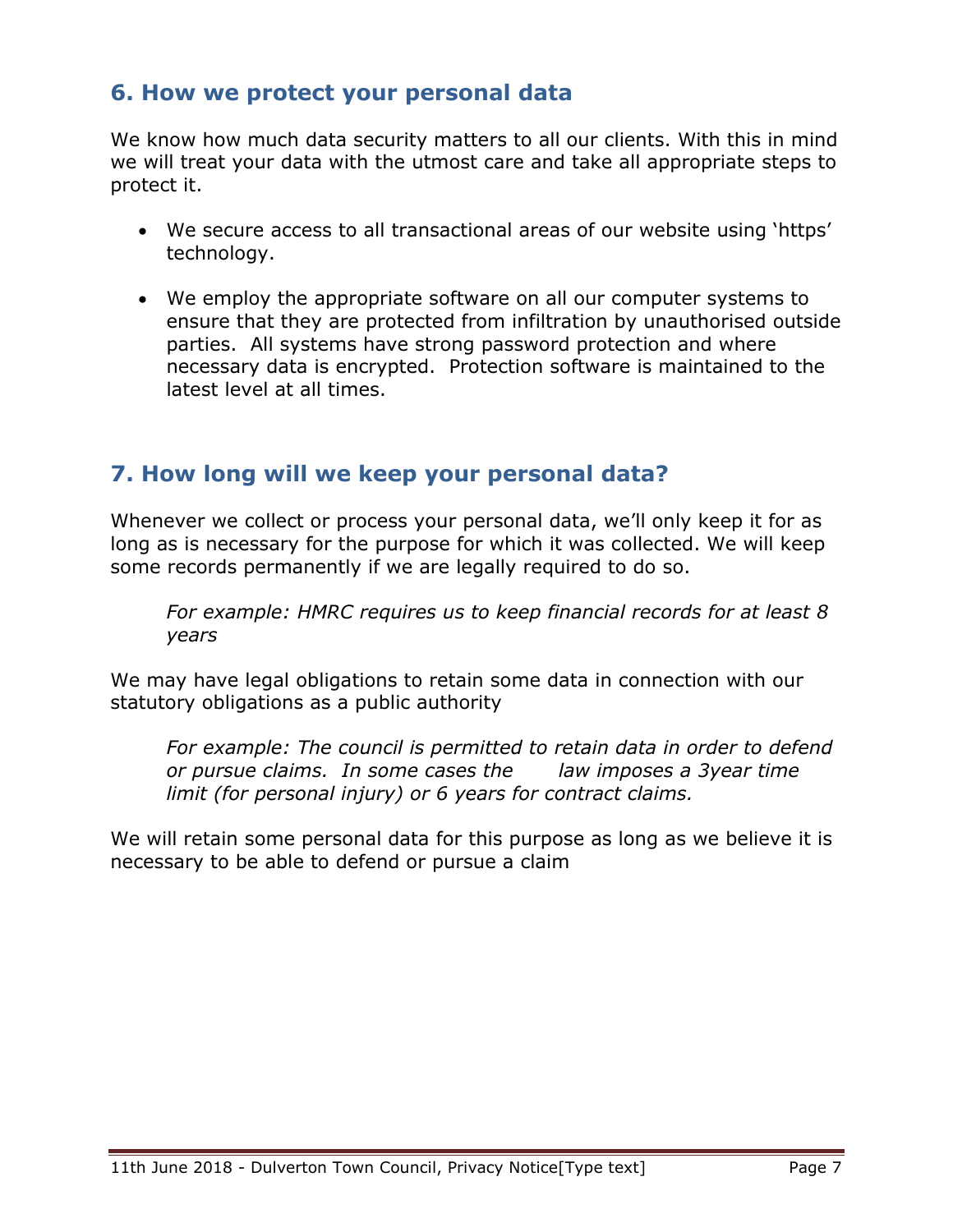# <span id="page-7-0"></span>**8. Who do we share your personal data with?**

We may share your personal data with trusted third parties, such as:

Other local authorities, Community groups, Charities, Not-for-profit organizations, credit reference agencies, contractors, for fraud management, to handle complaints, and so on.

We may need to share your personal data so that they can carry out their responsibilities to the council to perform their specific services.

*For example: We could be carrying out a joint venture in relation to facilities or events in the community, or a commercial provider to publish or distribute newsletters on our behalf.*

- If Dulverton Town Council and/or any of the above organizations also hold your data then we are collectively responsible to you for your data.
- Where each of the parties listed above are processing your data for their own independent purposes than they have an obligation to you to put in place appropriate security measures and will be responsible to you directly for the manner in which they process and protect your personal data.
- If you have any questions or wish to exercise any of your rights or wish to raise a complaint, you should do so directly to the relevant party.

## <span id="page-7-1"></span>**9. Where your personal data may be processed**

It is possible that we may need to share your personal data with third parties and suppliers outside the European Economic Area (EEA).

If we do this, we have procedures in place to ensure your data receives the same protection as if it were being processed inside the EEA. For example, our contracts with third parties stipulate the standards they must follow at all times. If you wish for more information about these contracts please contact our Clerk.

Any transfer of your personal data will follow applicable laws and we will treat the information under the guiding principles of this Privacy Notice.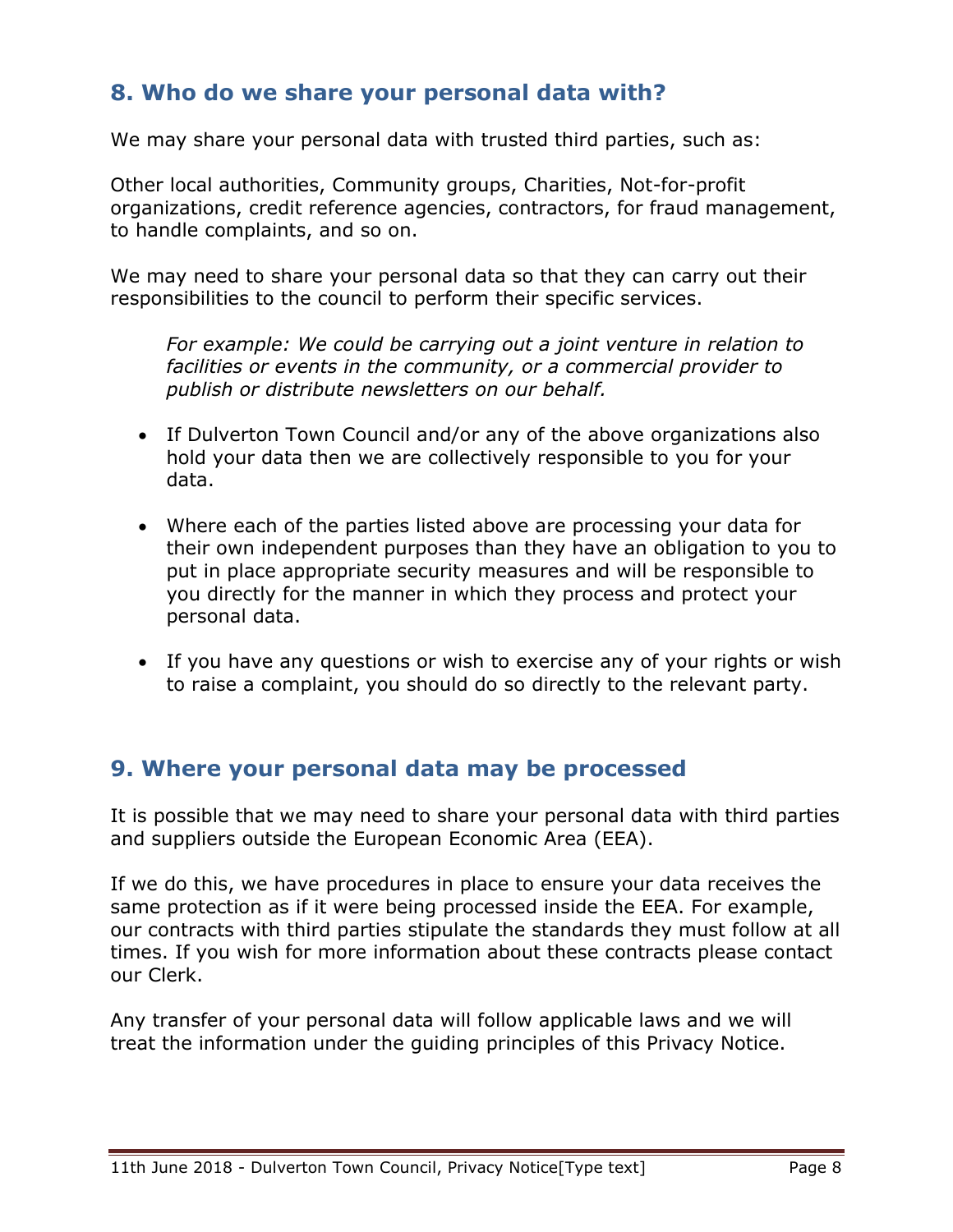## <span id="page-8-0"></span>**10. What are your rights over your personal data?**

#### **An overview of your rights**

Access to the personal data we hold about you, and why we hold it. Your request will be responded to within one month. There are no fees or charges for the first request but additional requests for the same personal data which are manifestly unfounded or excessive may be subject to an administrative fee.

The correction or deletion of your personal data when incorrect, out of date or incomplete. When we receive your request we will confirm whether the personal data has been deleted or the reason why it cannot be deleted (for example because we need it to comply with a legal obligation).

That we stop or restrict any consent-based processing of your personal data after you withdraw your consent. Upon receiving the request we will contact you and let you know if we are able to comply or if we have a legal obligation to continue to process your data.

#### **Your right to withdraw consent**

Whenever you have given us your consent to use your personal data, you have the right to change your mind at any time and withdraw that consent by contacting our Clerk

## **Checking your identity**

To protect the confidentiality of your information, we will ask you to verify your identity before proceeding with any request you make under this Privacy Notice.

If you have authorized a third party to submit a request on your behalf, we will ask them to prove they have your permission to act.

## **To lodge a complaint with the Information Commissioner's Office.**

If you feel that your data has not been handled correctly, or you are unhappy with our response to any requests you have made to us regarding the use of your personal data, you have the right to lodge a complaint with the Information Commissioner's Office. You can contact them by calling 0303 123 1113 or online at [www.ico.org.uk/concerns](http://www.ico.org.uk/concerns)